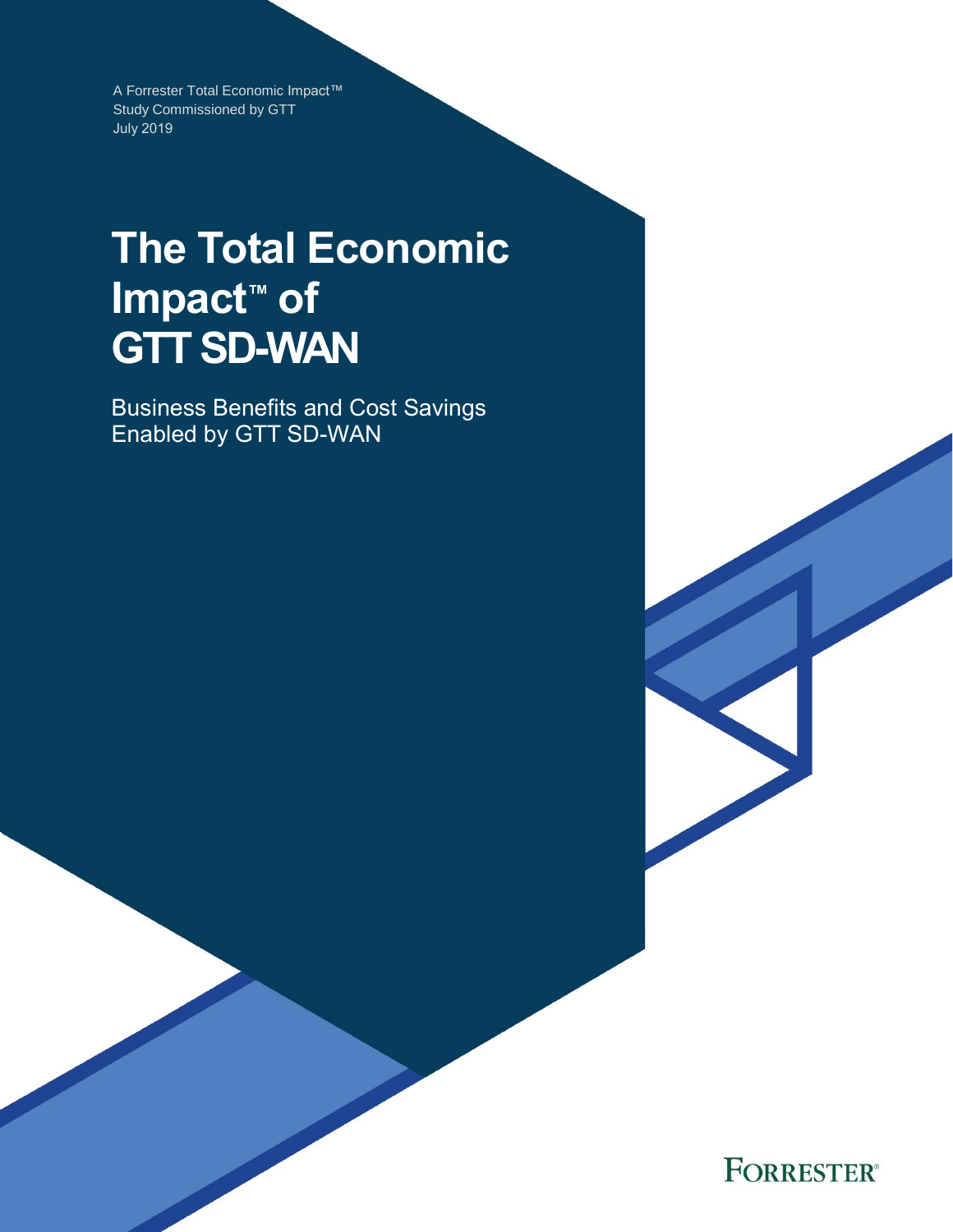## **Contents**

| <b>Executive Summary</b>                      | 1              |
|-----------------------------------------------|----------------|
| <b>Key Findings</b>                           | 1              |
| <b>TEI Framework and Methodology</b>          | 3              |
| <b>Customer Implementations of GTT SD-WAN</b> | 4              |
| <b>Interviewed Organizations</b>              | $\overline{4}$ |
| <b>Key Challenges</b>                         | $\overline{4}$ |
| <b>Solution Requirements</b>                  | 5              |
| <b>Key Results</b>                            | 6              |
| Composite Organization                        | 6              |
| <b>Analysis of Benefits</b>                   | $\overline{7}$ |
| Improved Productivity from Downtime Avoidance | $\overline{7}$ |
| <b>Network Management Time Savings</b>        | 8              |
| <b>Legacy Network Cost</b>                    | 9              |
| <b>Operational User Productivity</b>          | 10             |
| <b>Unquantified Benefits</b>                  | 11             |
| <b>Optimizing Network for Cloud Apps</b>      | 11             |
| <b>Application Performance Efficiency</b>     | 12             |
| Flexibility                                   | 12             |
| <b>Analysis of Costs</b>                      | 13             |
| <b>Total Cost</b>                             | 13             |
| <b>Financial Summary</b>                      | 14             |
| <b>GTT SD-WAN: Overview</b>                   | 15             |
| <b>Appendix A: Total Economic Impact</b>      | 16             |
| <b>Appendix B: Supplemental Material</b>      | 17             |

#### ABOUT FORRESTER CONSULTING

Forrester Consulting provides independent and objective research-based consulting to help leaders succeed in their organizations. Ranging in scope from a short strategy session to custom projects, Forrester's Consulting services connect you directly with research analysts who apply expert insight to your specific business challenges. For more information, visit forrester.com/consulting.

© 2019, Forrester Research, Inc. All rights reserved. Unauthorized reproduction is strictly prohibited. Information is based on best available resources. Opinions reflect judgment at the time and are subject to change. Forrester®, Technographics®, Forrester Wave, RoleView, TechRadar, and Total Economic Impact are trademarks of Forrester Research, Inc. All other trademarks are the property of their respective companies. For additional information, go to forrester.com.

## **FORRESTER®**

**Project Director:** Varun Sedov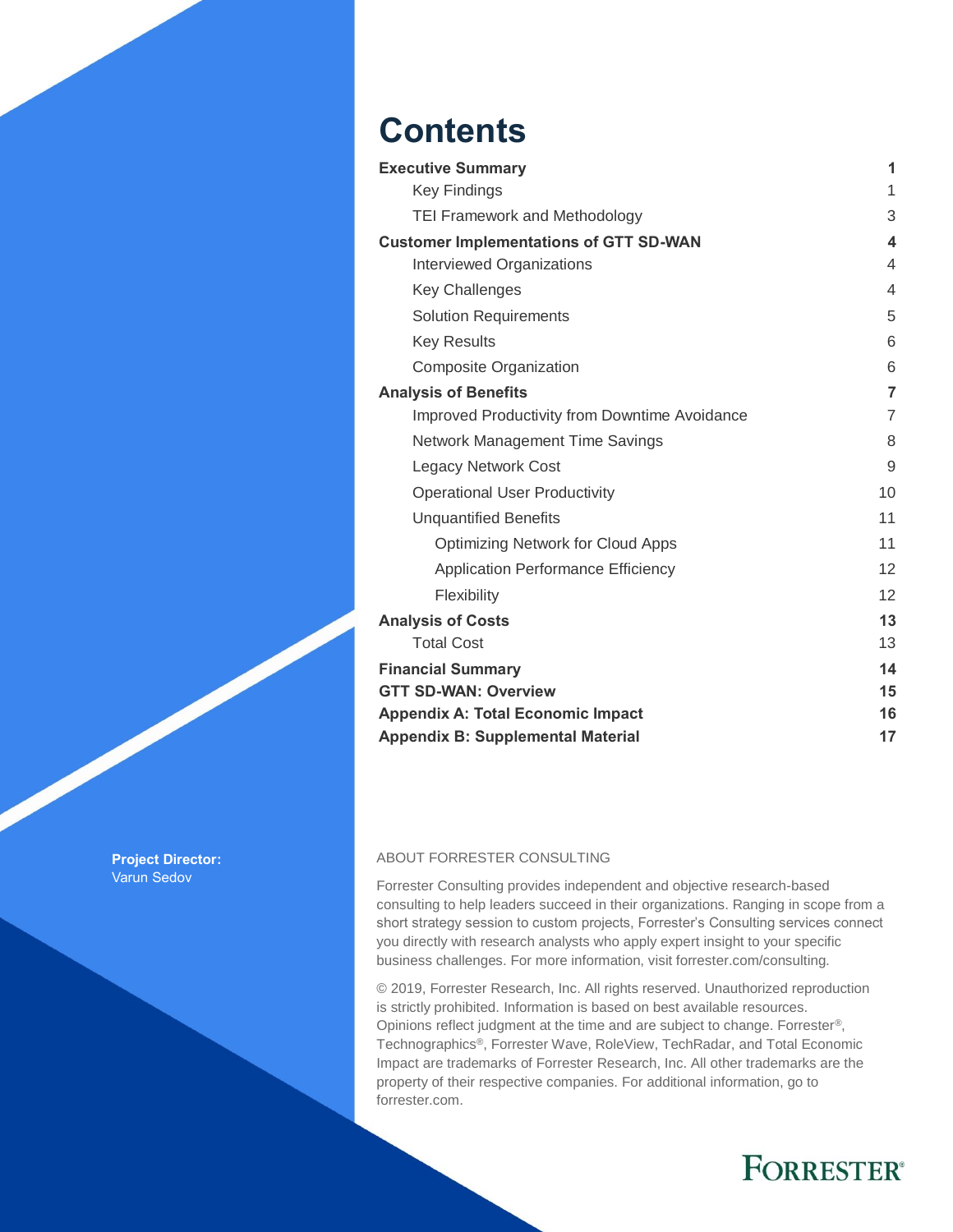## **Benefit Highlights**



**\$406K benefit by avoiding 10 days of downtime per year** 



**80% reduction in effort to manage network service**



### **35% reduction in network costs**



**Increased network speed by up to 200%**

## **Executive Summary**

Forrester has repeatedly stressed the importance of the network in addressing the demands of digital business. Cloud, virtualization, and mobile devices can wreak havoc on network and operations if infrastructure and networking professionals struggle to keep up with the changes needed to move users, data, and applications fluidly across the entire business and its supporting parts, such as cloud services.

GTT commissioned Forrester Consulting to conduct a Total Economic Impact™ (TEI) study and examine the potential return on investment enterprises may realize by deploying its software-defined wide area network (SD-WAN) service. GTT SD-WAN optimizes bandwidth utilization and network performance to access all applications in the data center and the cloud. The purpose of this study is to provide readers with a framework to evaluate the potential financial impact of GTT SD-WAN on their organization. It also highlights additional benefits that can be realized from an SD-WAN deployment.

To better understand the benefits, costs, and risks associated with this investment, Forrester interviewed two GTT customers, each with more than one year of experience using GTT SD-WAN. The first customer we interviewed was a major global manufacturer and the second customer was a multinational automotive distribution, retail, and services company.

Prior to using GTT SD-WAN, both interviewed customers used a static network connectivity method to access their hosted applications and services, which yielded limited success in establishing cloud environments or increasing cloud adoption. This left the customers with high latency, unreliable application delivery, and a lack of flexibility when building or developing cloud environments. The customers wanted to update their network infrastructure to keep up with a rapidly evolving digital environment. Both customers selected GTT, citing the provider's ability to efficiently manage bandwidth and provide consistent high-speed connectivity, as well as the unique capability to support virtual environments — all available as a managed service.

## Key Findings

**Quantified benefits.** The following risk-adjusted present value (PV) quantified benefits are representative of those experienced by the organizations interviewed. They reflect the financial analysis associated with the combination of both organizations (referred to throughout the study as the composite organization). All values are reported in three-year net present value (NPV):

- › **Downtime avoidance resulting in \$406K of productivity gains.** By facilitating concurrent active lines and bonding circuits to route traffic dynamically, GTT SD-WAN can actively and intelligently optimize networks to ensure there is no impact of downtime on employees.
- › **Network management time savings of \$51K.** By offering a fully managed service network, GTT SD-WAN frees up network administrators' time from dealing with network configuration and downtime issues.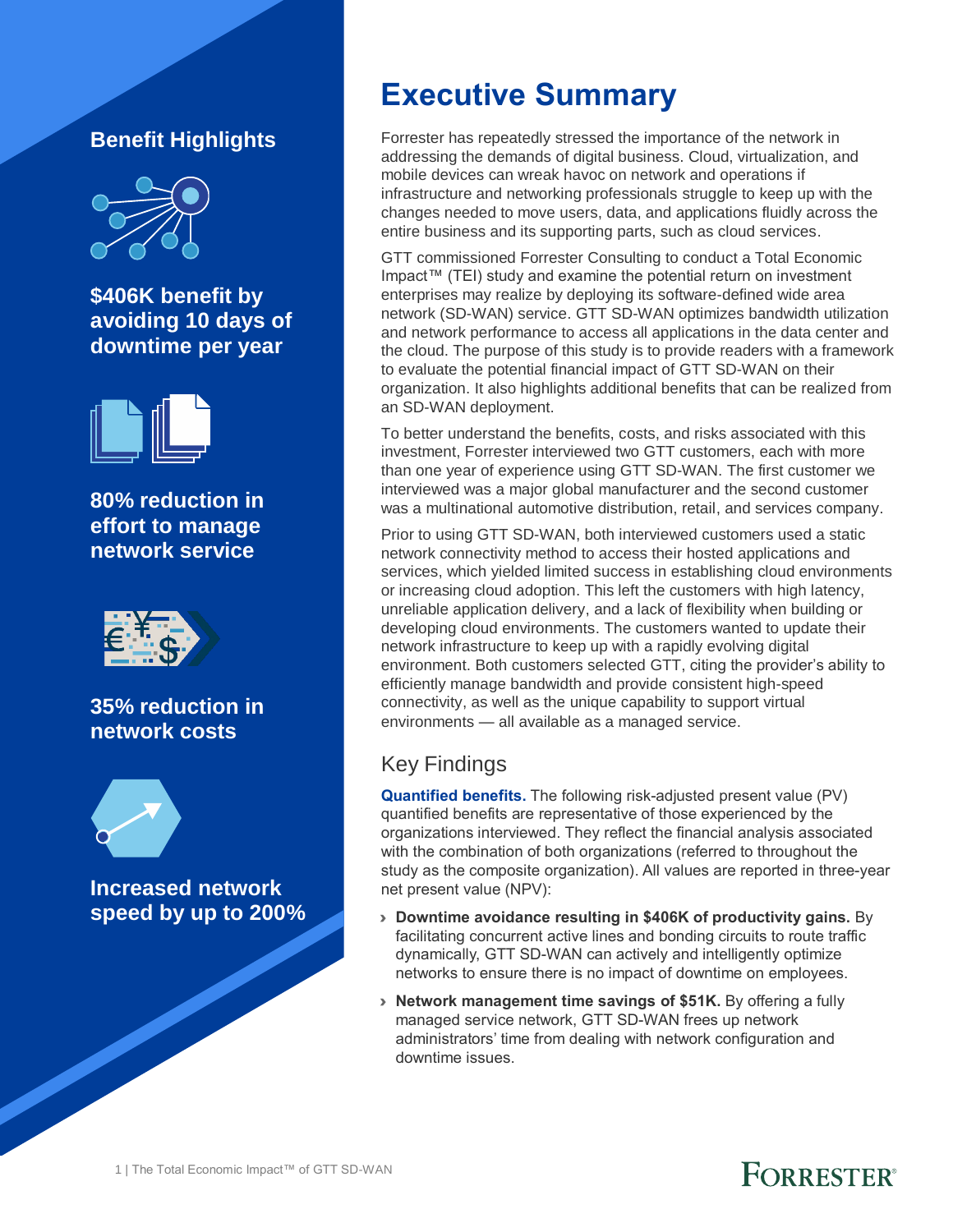

- › **Reduced network costs resulting in \$105K of cost savings.** By switching to an SD-WAN architecture with GTT, customers reduced costs associated with their previous MPLS environment. These savings were driven by aligning the application requirement more closely to the access method, selecting lower cost access options for lower priority traffic.
- › **\$43,975 per site across 20 sites.** Forrester determined an NPV of \$43,975 per site at an organization with 20 sites deploying SD-WAN connections.
- › **Increased network speed by up to 200%.** Forrester quantified the direct impact of GTT SD-WAN on user productivity through faster network speed. Uploading large files over a slow network takes time and impacts worker productivity. Through faster network speed, operational user productivity improved by a risk-adjusted PV of \$352K.

**Unquantified benefits.** The interviewed organizations experienced the following benefits, which are not quantified for this study:

- › **A network optimized for the cloud.** The network is the central nervous system of the business — whether it's delivering cloud-based digital services to customers, facilitating in-store transactions, or supporting back-office operations. GTT SD-WAN was reported to improve the performance and dependability of the network, which has a direct impact on business performance.
- › **Flexibility**. The GTT SD-WAN infrastructure is composed of a small universal box (uCPE) that can be shipped globally. This increases flexibility and allows updates and changes to be made much more quickly.
- › **Application performance efficiency (latency reduction).** One of the key benefits to organizations is being able to better integrate cloud services with their private network. With GTT SD-WAN, applications are intelligently directed over the most optimized routes, which means that networking issues and slowdowns in performance do not occur.

**Costs.** The interviewed organizations experienced the following riskadjusted PV costs:

- › **Solution costs totaling \$379K.** These are the costs associated with using GTT SD-WAN for the composite organization
- › **Internal labor and implementation costs, totaling \$35K.** This is the cost of IT resources to implement and maintain the network for the composite organization.

**Total Benefits.** Forrester's interviews with existing clients and subsequent financial analysis found that an organization would experience benefits of \$1.29M over three years versus costs of \$414K, adding up to a net present value (NPV) of \$880K and a ROI of 213%.

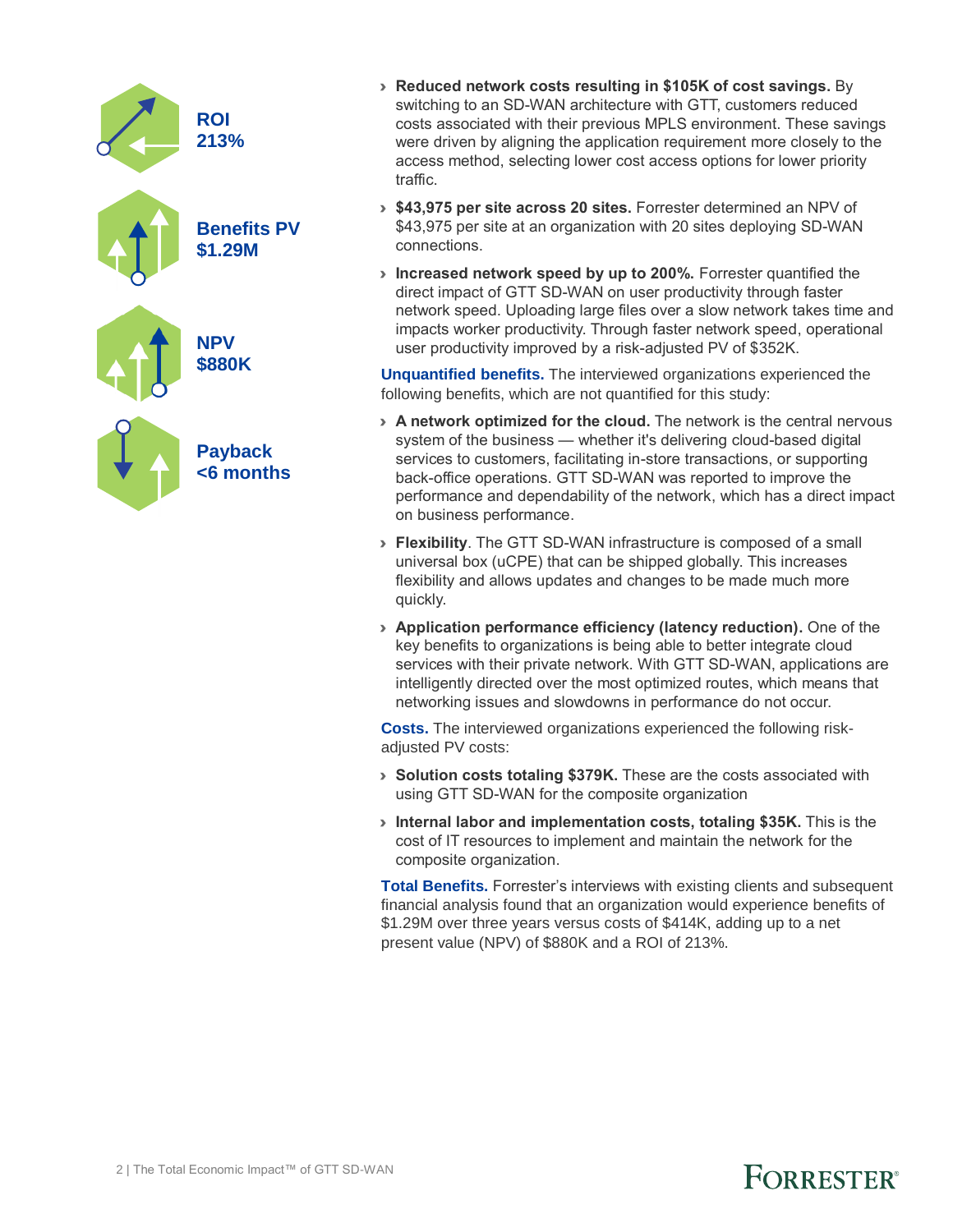The TEI methodology helps companies demonstrate, justify, and realize the tangible value of IT initiatives to both senior management and other key business stakeholders.

### TEI Framework and Methodology

From the information provided by the interviewees as well as GTT, Forrester has constructed a Total Economic Impact™ (TEI) framework for those organizations considering implementing GTT SD-WAN.

The objective of this framework is to identify the cost, benefit, flexibility, and risk factors that affect the investment decision. Forrester took a multistep approach to evaluate the impact that GTT SD-WAN can have on an organization:



### **DUE DILIGENCE**

Interviewed GTT stakeholders and Forrester analysts to gather data relating to GTT SD-WAN.



#### **CUSTOMER INTERVIEWS**

Interviewed two organizations using GTT SD-WAN to obtain data with respect to costs, benefits, and risks.



#### **COMPOSITE ORGANIZATION**

Designed a composite organization based on characteristics of the interviewed organizations.



#### **FINANCIAL MODEL FRAMEWORK**

Constructed a financial model representative of the interviews using the TEI methodology. The financial model was risk-adjusted based on issues and concerns of the interviewed organizations.



#### **CASE STUDY**

Employed four fundamental elements of TEI in modeling the impact of GTT SD-WAN: benefits, costs, flexibility, and risks. Given the increasing sophistication that enterprises have regarding ROI analyses related to IT investments, Forrester's TEI methodology serves to provide a complete picture of the total economic impact of purchase decisions. Please see Appendix A for additional information on the TEI methodology.

#### **DISCLOSURES**

Readers should be aware of the following:

This study is commissioned by GTT and delivered by Forrester Consulting. It is not meant to be used as a competitive analysis.

Forrester makes no assumptions as to the potential ROI that other organizations will receive. Forrester strongly advises that readers use their own estimates within the framework provided in the report to determine the appropriateness of an investment in GTT SD-WAN.

GTT reviewed and provided feedback to Forrester, but Forrester maintains editorial control over the study and its findings and does not accept changes to the study that contradict Forrester's findings or obscure the meaning of the study.

GTT provided the customer names for the interviews but did not participate in the interviews.

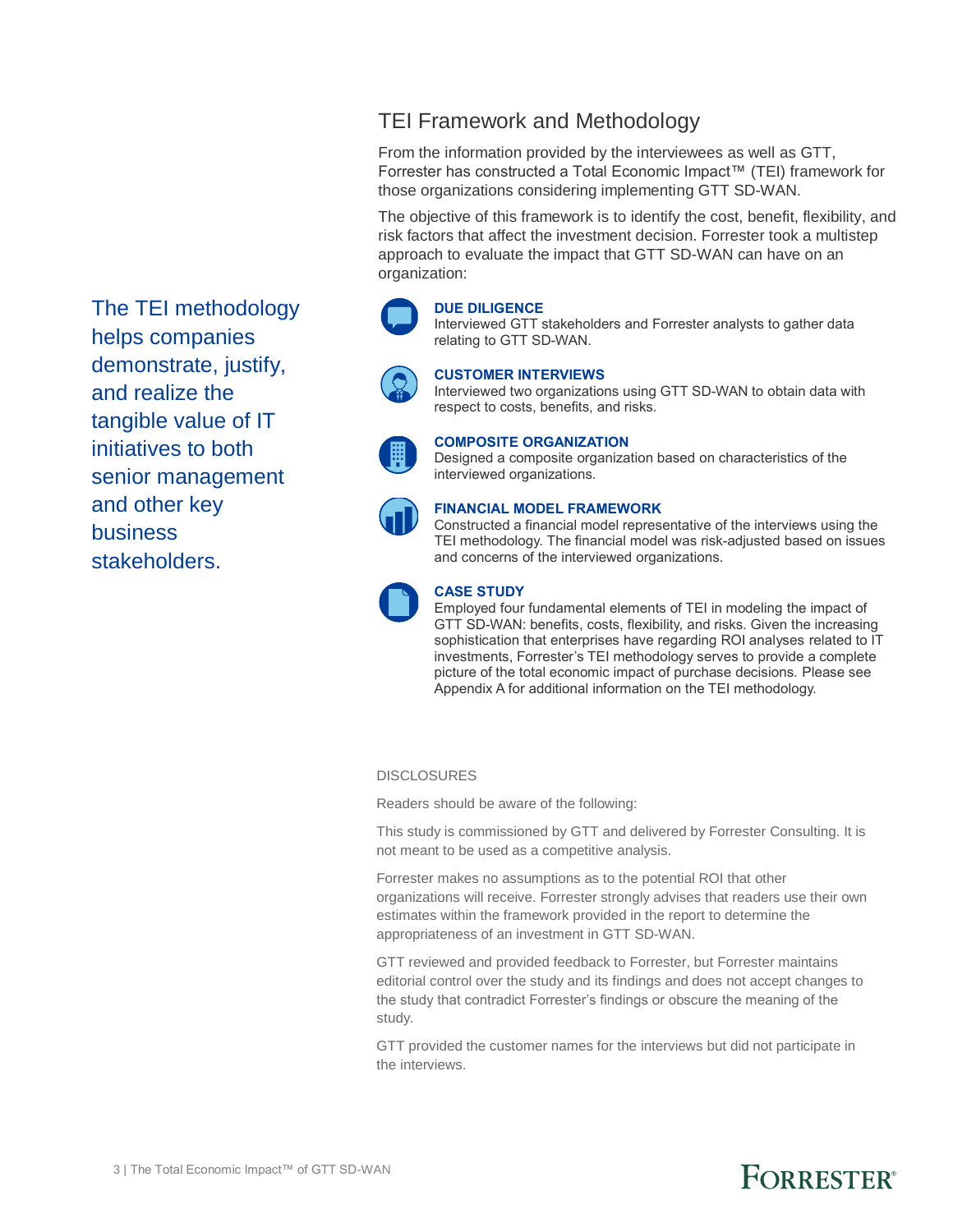## **Customer Implementations of GTT SD-WAN**

### **BEFORE AND AFTER THE GTT SD-WAN INVESTMENT**

### Interviewed Organizations

For this study, Forrester interviewed two GTT SD-WAN customers. The first organization is a major manufacturer, with just under 5,000 employees and a global reach spanning 40 countries. The organization required a high amount of network bandwidth, higher levels of resiliency, as well as global access to applications. The second organization, a leading multinational automotive distribution, retail, and services company, moved to GTT SD-WAN to have the ability to onboard applications and services faster. Additionally, the enterprise wanted to reduce the time it takes to go from an initial concept to a working product.

### Key Challenges

Traditionally, enterprise-grade networking was needed chiefly between customer sites and has relied on purpose-built, expensive hardware to manage routing in the WAN. However, in an increasingly digital world, companies rely on globally distributed cloud solutions to deliver consistent performance that can be scaled — this is exactly why it's now important for businesses to have enterprise-grade connectivity everywhere. During the interviews, both organizations expressed specific challenges that led to the adoption of GTT SD-WAN.

› **Keeping up with digital transformation.** Most digital transformation initiatives are doomed from the start because the network platform isn't good enough to support them, especially when enabling a cloud IT service model. One interviewed organization cited this as a key challenge. Previously, it could barely support the current bandwidth required to function day-to-day, let alone consider support for future requirements. Speed and flexibility enable organizations to respond and adapt to market needs when required.

In the cloud model, software-defined networking acts to simplify multicloud connectivity by addressing the need for speed and flexibility and overcoming network performance limitations. SD-WAN can be implemented over public internet or private networks (or as a hybrid). These technologies can be used to bond multiple access connections into a single logical connection, providing increased resilience and performance to support increasing bandwidth requirements.

› **Lack of dynamic control capabilities.** Inability to control the network in an agile, dynamic manner impacts how business is conducted, especially when businesses such as the ones interviewed rely on network lines to host, share, and retrieve large amounts of content. SD-WAN can greatly lessen the administrative burden, by having dynamic, automatic failover in place. If a line goes down, another takes over, avoiding impact on the bottom line.

"We conducted a very deep benchmark and GTT excelled in terms of handling bandwidth, improving speed and provided a unique capability in developing virtual environments — a one-stopshop."

*Network manager, manufacturing*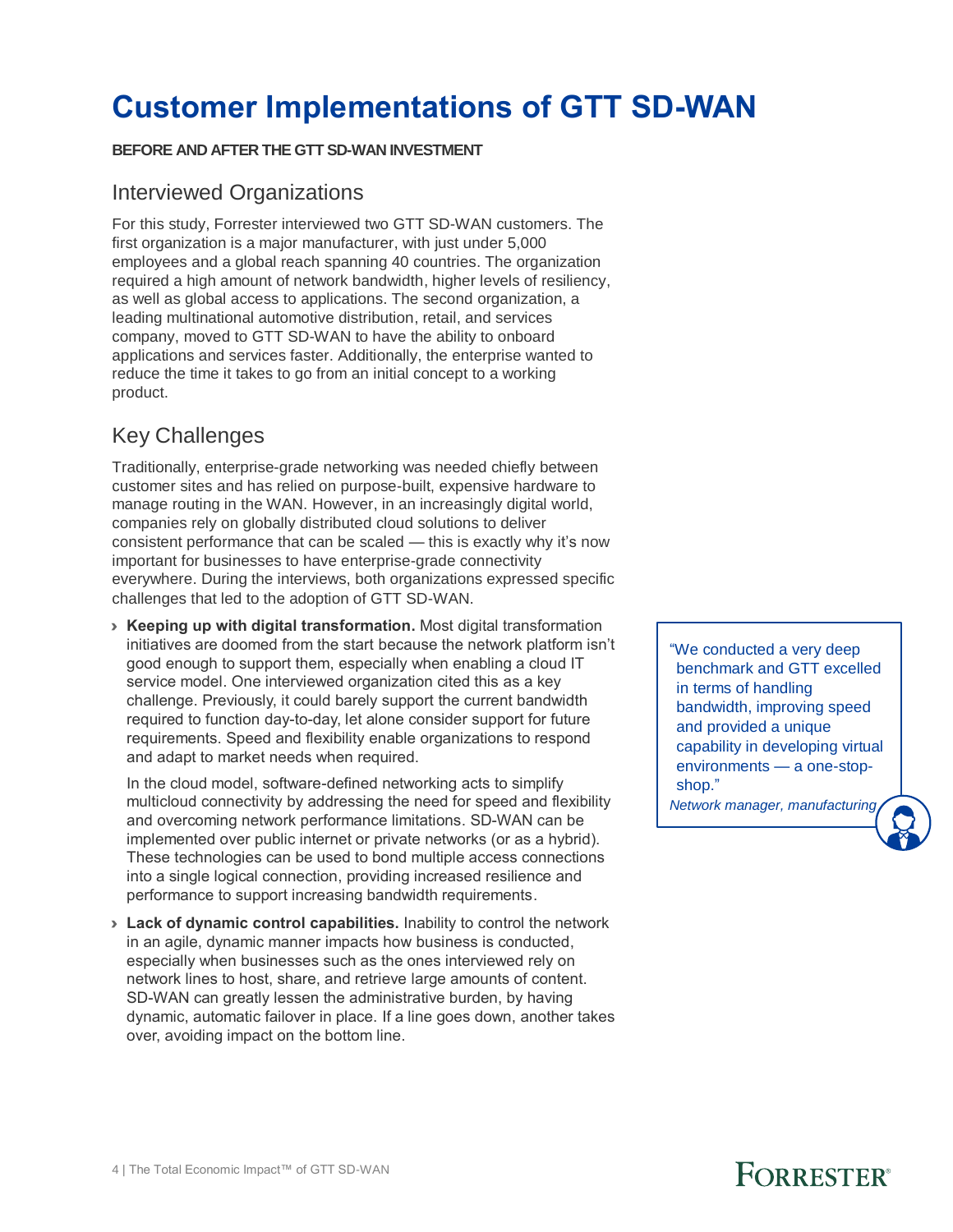› **The need to standardize network infrastructure.** One of the customers is a global company. It has a strong sales and operations structure and a solid foothold in Europe, Asia, and the US. However, its current network infrastructures were not built to scale geographically. Universal customer premises equipment (uCPE) enables firms to control their network changes using software rather than configuring or replacing dedicated hardware devices, which dramatically accelerates service delivery, remote configuration, and management of devices to enable customers to order new services or adjust existing ones. This need had to be met to support the organization's business objectives of growing and expanding into other markets.

### Solution Requirements

The interviewed organizations searched for a solution that could:

- › **Improve cloud application performance and ease cloud adoption.**  Firms that want to deliver differentiated services to their customers are increasingly depending on cloud environments to be flexible and efficient. Traditional networks have been designed to deliver applications from a central hub with low latency, to the detriment of the performance of cloud applications and simplification of integration.
- › **Simplify WAN complexity.** SD-WAN has emerged to abstract the traditional complexity of the WAN by providing a software-defined overlay to manage multiple connection types as well as the ability to automate traffic between links per defined application policies. The intrinsic capability of GTT SD-WAN enables customers to take back control of the WAN and reduce dependence on multiprotocol label switching (MPLS) access solutions.
- › **Deliver failover protection.** In the event of a failover, having the ability to instantly transfer tasks from a failed component to an active line avoids disruption and maintains operations, and best of all it is an automated feature.
- › **Standardize and improve networking infrastructure across different locations.** Driven by the needs of digital business transformation, the market is evolving from traditional branch routers to undergo dramatic change by increasing the use of cloud services and bandwidth-heavy applications across the WAN. GTT SD-WAN enables organizations to build high-performing software-defined WANs and boosts the reliability of connections being made consistently across the globe to sites and offices.

"We have doubled the throughput for our locations by switching to GTT SD-WAN."

*Network manager, manufacturing*

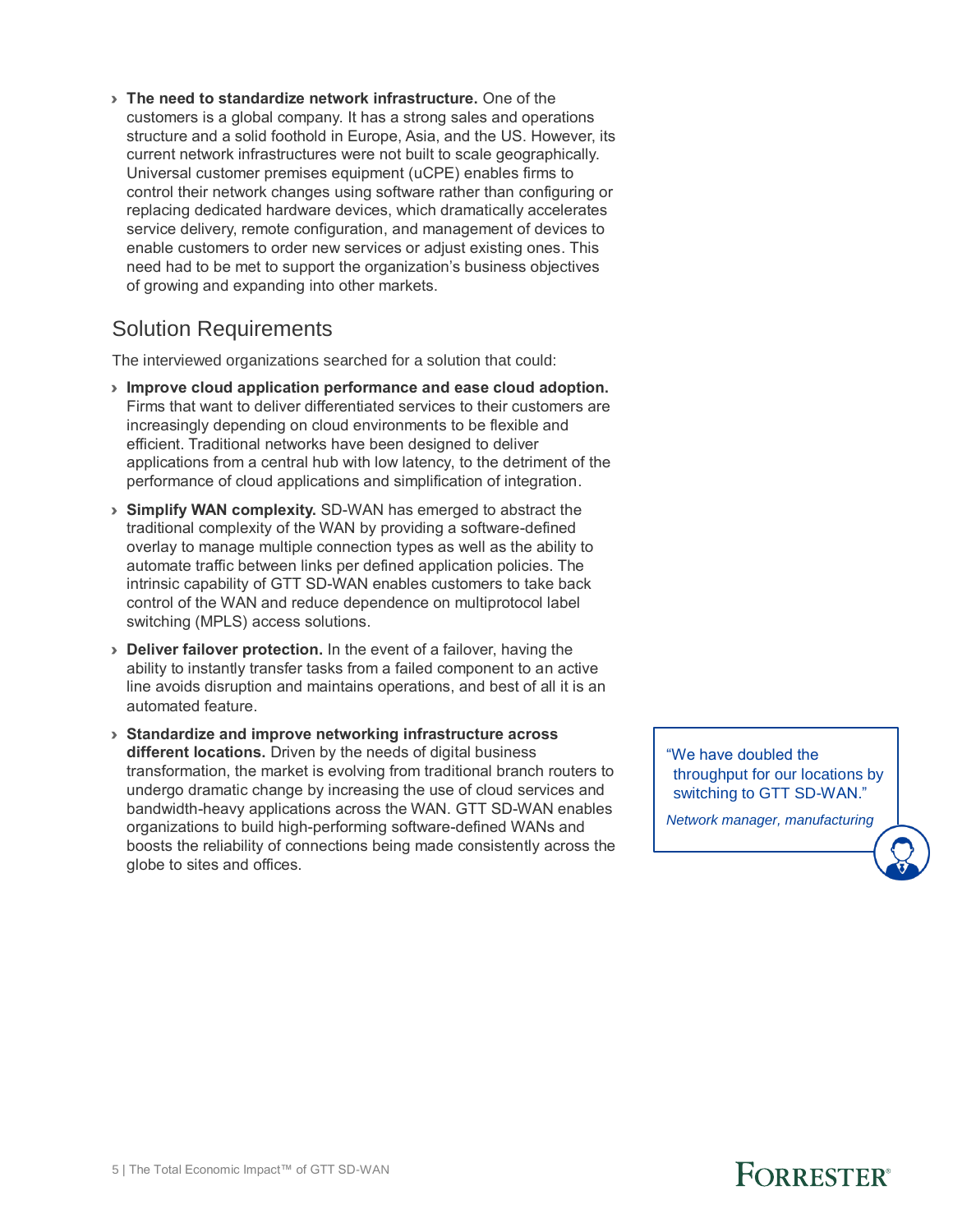## Key Results

The interviewed organizations concluded that key results from the GTT SD-WAN investment include:

- › **Reduced costs and improved network performance.** The interviewed organizations utilized more bandwidth at a reduced cost, which has directly resulted in improved communications between different office locations and sites across the globe.
- › **Agility to support digital transformation efforts.** GTT provides the capabilities that enable organizations to utilize cloud environments at scale — driven by the dynamic network bandwidth they have access to.
- › **Improved network management.** With less downtime, there is a reduced amount of time that is allocated to fixing or managing the network, thereby resulting in immediate cost reductions without impacting network performance.

This results in a direct savings in hardware, access, and maintenance costs from switching to GTT SD-WAN. Additionally, there was also a key result attributed directly to user productivity through faster network speed. Interviewed organizations saw results immediately. They were able to send larger files any time during the day, from any location, without it hindering network performance or impacting speed.

## Composite Organization

Based on the interviews, Forrester constructed a TEI framework, a composite company, and an associated ROI analysis that illustrates the areas financially affected. The composite organization is representative of the two companies that Forrester interviewed and is used to present the aggregate financial analysis in the next section. The composite organization that Forrester synthesized from the customer interviews has the following characteristics:

- › A multinational based in 20 sites around the globe, which included regions in Africa, Asia Pacific, Europe, the Middle East, South America, the US, and Canada.
- › With an estimated annual revenue of more than \$1 billion and 2,500 employees, the composite organization offers hundreds of products to its customers and clients.
- › The organization adopted GTT SD-WAN to improve the performance and resiliency of their network, as well as reduce costs associated with managing their MPLS WAN across branches.

"We needed more bandwidth, the ability to create virtual environments, access, and upload files from any location — all at speed. GTT SD-WAN has all of the tools for us to meet our goals for growth."

*Network manager, manufacturing*

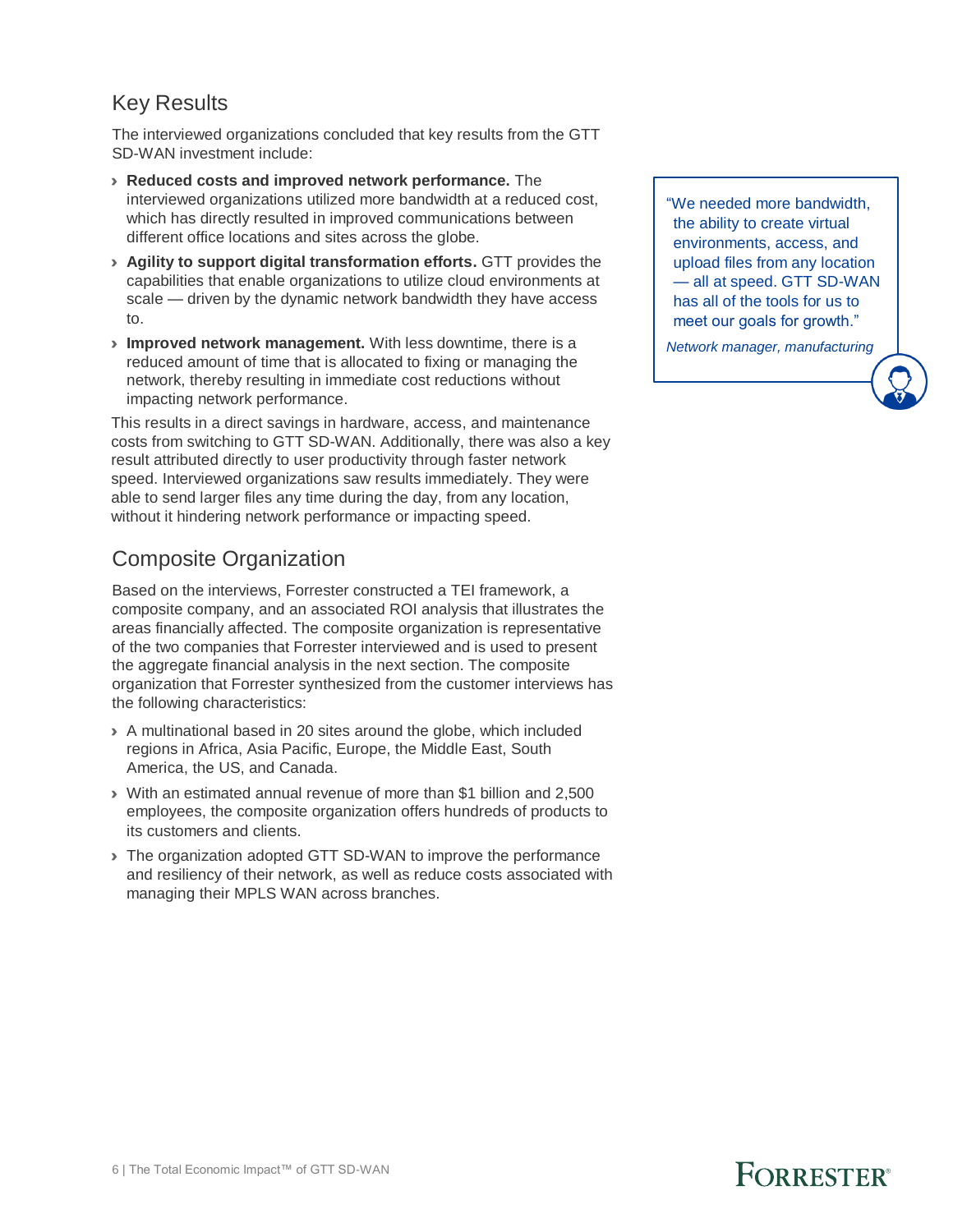## **Analysis of Benefits**

Based on the interviewed organization, Forrester constructed a TEI framework and an associated ROI analysis that illustrates the quantifiable financial benefits of GTT SD-WAN.

### **QUANTIFIED BENEFIT DATA AS APPLIED TO THE COMPOSITE**

| <b>Total Benefit</b>                             |           |           |                   |              |                         |
|--------------------------------------------------|-----------|-----------|-------------------|--------------|-------------------------|
| <b>Benefit</b>                                   | Year 1    | Year 2    | Year <sub>3</sub> | <b>Total</b> | <b>Present</b><br>Value |
| Improved productivity from downtime<br>avoidance | \$151,313 | \$163,292 | \$177,606         | \$492,210    | \$405,946               |
| Network management time savings                  | \$20,218  | \$20,824  | \$21,449          | \$62,490     | \$51,704                |
| Eliminated legacy network costs                  | \$194,400 | \$194,000 | \$194,000         | \$583,200    | \$483,444               |
| Operational user productivity                    | \$131,255 | \$141,947 | \$153,580         | \$426,782    | \$352,021               |
| Total benefits (risk-adjusted)                   | \$497,185 | \$520,463 | \$547,034         | \$1,564,682  | \$1,293,115             |

## Improved Productivity from Downtime Avoidance

Prior to deploying GTT SD-WAN, one of the customers that Forrester spoke with experienced a significant amount of downtime as they operated in an active-passive networking environment. When downtime occurred, normal business operations for internal collaboration (e.g., designers sharing files at the head office) and engaging with suppliers and trade customers at affected local sales offices would not be possible until the backup line was up and running. With an active-active deployment of GTT SD-WAN, this downtime and pain point was almost eliminated.

By using multiple active lines that route traffic dynamically, whenever a failover occurs (as soon as one line goes down) the secondary line takes over as the primary line. In fact, the failover line to the backup line would be near 0ms; users wouldn't be able to tell that there was a failover simply because of SD-WAN's ability to actively and intelligently optimize lines.

**Modeling and assumptions.** For the composite organization, Forrester assumes the following:

- › In the previous network environment, the organization experienced 0.5 operational days of annual downtime at each of its 20 locations that are connected to SD-WAN.
- › The amount of downtime an organization experiences with its current network may affect the benefits realized by other organizations that deploy SD-WAN.

To account for these risk factors, Forrester applied a 10% risk adjustment, yielding a three-year, risk-adjusted total PV of \$405,900.

The table above shows the total of all benefits across the areas listed below, as well as present values (PVs) discounted at 10%. Over three years, the composite organization expects risk-adjusted total benefits to be a PV of almost \$1 million.

Impact risk is the risk that the business or technology needs of the organization may not be met by the investment, resulting in lower overall total benefits. The greater the uncertainty, the wider the potential range of outcomes for benefit estimates.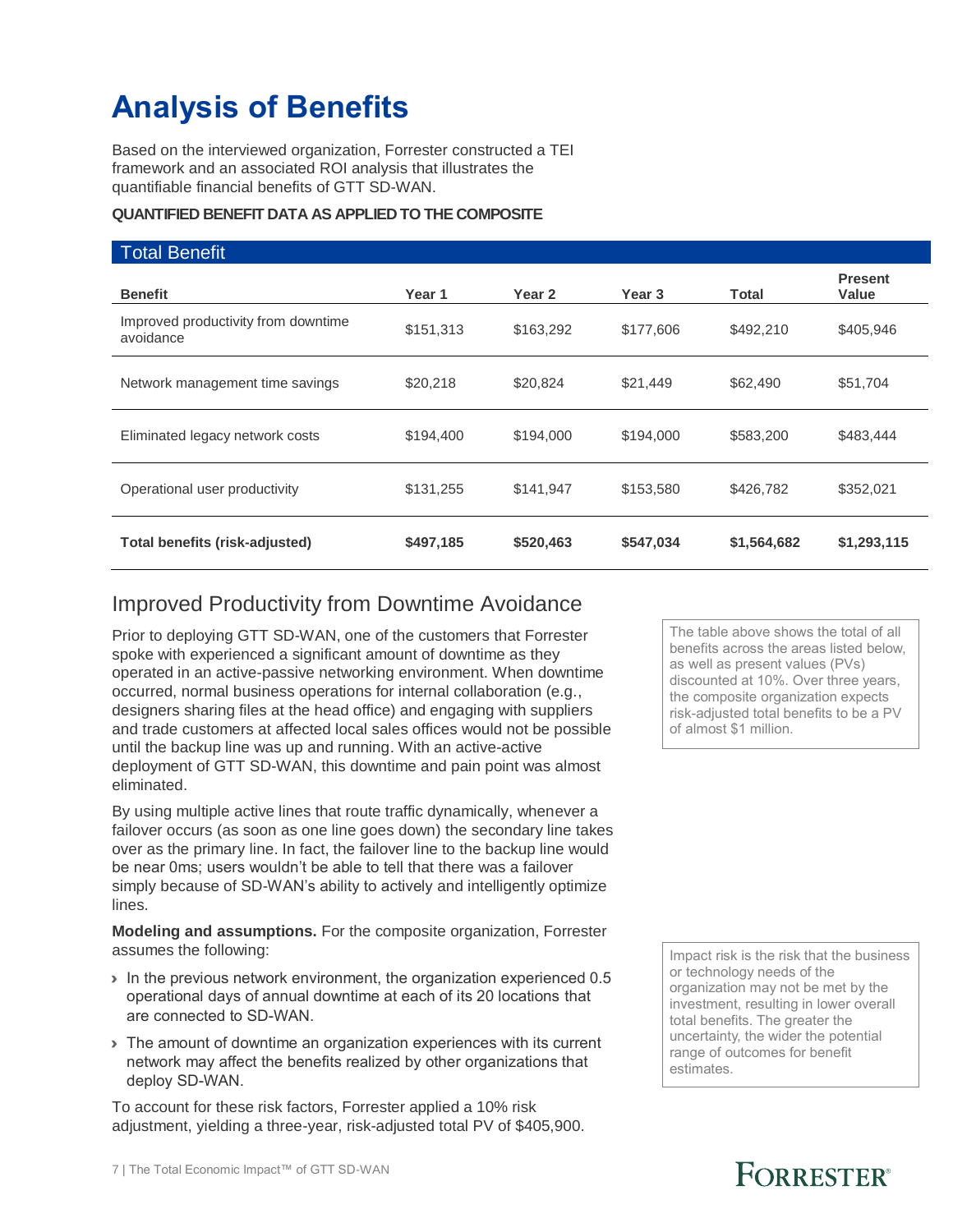|                | <b>Improved Productivity from Downtime Avoidance: Calculation Table</b>                |                          |           |                   |           |              |                                |
|----------------|----------------------------------------------------------------------------------------|--------------------------|-----------|-------------------|-----------|--------------|--------------------------------|
| Ref.           | <b>Metric</b>                                                                          | CALC.                    | Year 1    | Year <sub>2</sub> | Year 3    | <b>Total</b> | <b>Present</b><br><b>Value</b> |
| A <sub>1</sub> | Total number of days of<br>downtime for previous<br><b>MPLS WAN</b>                    | Assumption               | 0.5       | 0.5               | 0.5       |              |                                |
| A2             | Sites connected to SD-<br><b>WAN</b>                                                   | Customer<br>provided     | 20        | 20                | 20        |              |                                |
| A3             | Total days of downtime<br>across all locations<br>(annual) prior to SD-WAN             | Annual                   | 10        | 10                | 10        |              |                                |
| A4             | Average number of<br>employees per location                                            | Customer<br>provided     | 125       | 131               | 138       |              |                                |
| A <sub>5</sub> | Average fully loaded<br>salary per day                                                 | Assumption               | \$269     | \$277             | \$286     |              |                                |
| A <sub>6</sub> | Productivity conversion                                                                | Assumption               | 50%       | 50%               | 50%       |              |                                |
|                | Improved productivity from<br>downtime avoidance<br>savings (annual)                   | A3*A4*A5*A6<br>(rounded) | \$168,125 | \$181,435         | \$197,340 | \$546,900    | \$451,052                      |
|                | Risk adjustment                                                                        | 110%                     |           |                   |           |              |                                |
|                | <b>Improved productivity</b><br>from downtime<br>avoidance savings (risk-<br>adjusted) | Annual                   | \$151,313 | \$163,292         | \$177,606 | \$492,210    | \$405,946                      |

### Network Management Time Savings

GTT offers a fully managed service support for SD-WAN, offering first-, second-, and third-line support. For the organizations interviewed, this has freed up significant time for network administrators who were offering first-line support for their prior environment.

**Modeling and assumptions**. For the composite organization, Forrester assumes the following:

- › One network administrator manages the network.
- › With the previous environment, each team member committed 30% of their total time to the task of managing the MPLS WAN.

The following are potential risks that may affect this benefit category:

- › The complexity of existing tools that organizations use for network management.
- › The efficiency of existing processes that organizations employ to manage the network environment.

To account for these risks, Forrester applied a 10% risk adjustment, yielding a three-year, risk-adjusted total PV of \$51,700.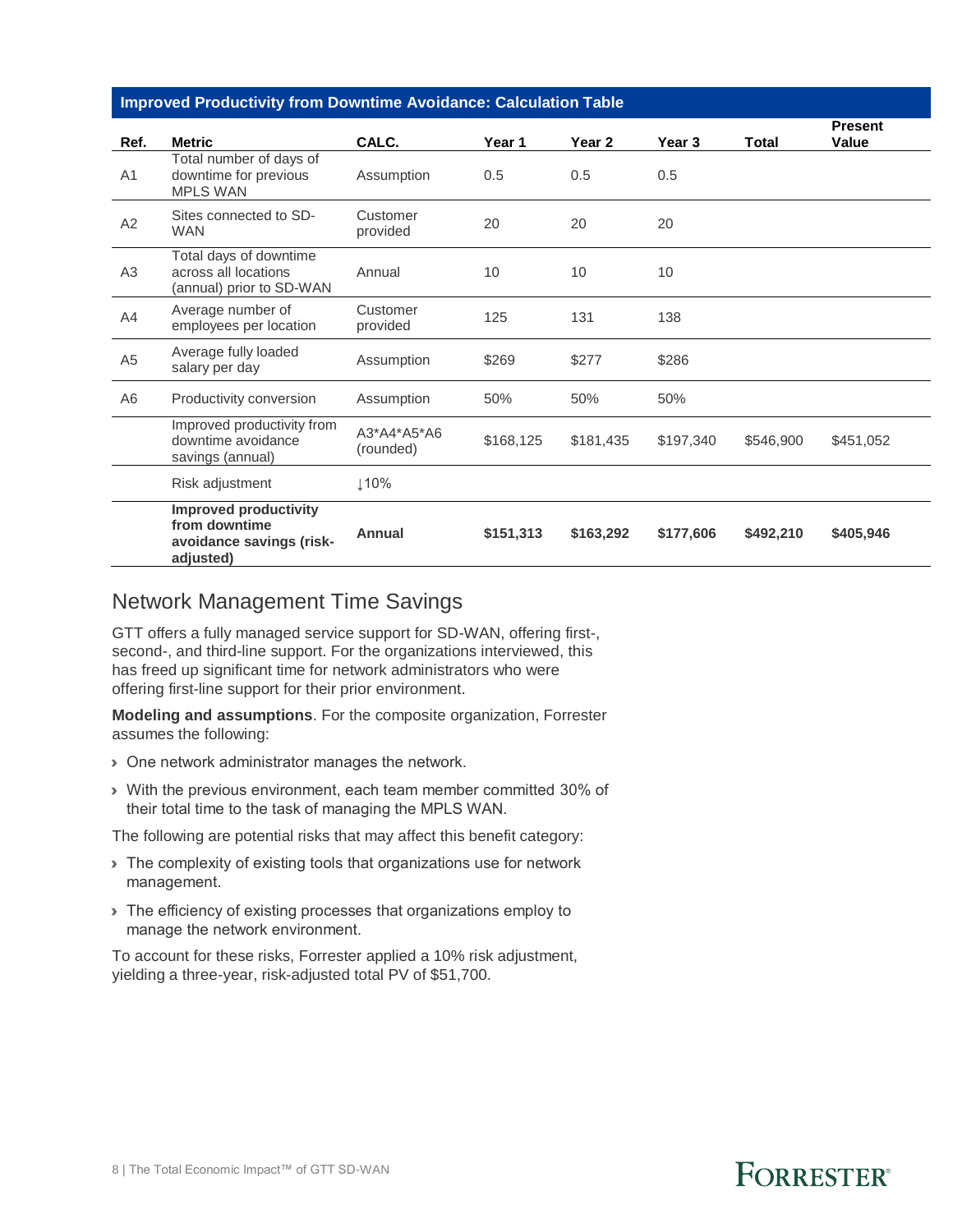### **Time Saved in Managing Network: Calculation Table**

|                | <b>THIS Caved III managing Network. Calculation Table</b>                                   |                                         |          |          |          |              |                                |
|----------------|---------------------------------------------------------------------------------------------|-----------------------------------------|----------|----------|----------|--------------|--------------------------------|
| Ref.           | <b>Metric</b>                                                                               | CALC.                                   | Year 1   | Year 2   | Year 3   | <b>Total</b> | <b>Present</b><br><b>Value</b> |
| <b>B1</b>      | Network administrator<br>hourly rate                                                        | US Bureau of<br><b>Labor Statistics</b> | \$45     | \$45     | \$45     |              |                                |
| <b>B2</b>      | Number of network<br>administrators dedicated<br>to managing the MPLS<br><b>WAN</b>         | Customer<br>provided                    | 1        | 1        | 1        |              |                                |
| B <sub>3</sub> | Percentage of time<br>dedicated to managing the<br>previous MPLS<br>environment             | Customer<br>provided                    | 30%      | 30%      | 30%      |              |                                |
| <b>B4</b>      | Total network<br>administrator time<br>dedicated to managing the<br><b>MPLS</b> environment | 2,080<br>hours*B2*B3                    | 624      | 624      | 624      |              |                                |
| <b>B5</b>      | Reduction in effort to<br>manage network with GTT<br>SD-WAN                                 | Assumption                              | 80%      | 80%      | 80%      |              |                                |
|                | Network management time<br>savings                                                          | (B1*B4)*B5                              | \$22,464 | \$23,138 | \$23,832 | \$69,434     | \$57,449                       |
|                | Risk adjustment                                                                             | 110%                                    |          |          |          |              |                                |
|                | <b>Network management</b><br>time savings (risk-<br>adjusted)                               |                                         | \$20,218 | \$20,824 | \$21,449 | \$62,490     | \$51,704                       |

### Eliminated Legacy Network Costs

By switching to an SD-WAN architecture with GTT, the composite organization is able to reduce the costs associated with the network while also improving the quality of service to locations. Previously, the composite organization relied on MPLS WAN, which was available at a higher cost than SD-WAN.

**Modeling and assumptions.** For the composite organization, Forrester assumes the following:

- › The organization replaced its dedicated single active connection with a dedicated active-active solution. GTT SD-WAN can bond circuits together and produce an overall lower risk by getting more bandwidth and lower cost.
- › The benefits calculation accounts for the elimination of the legacy MPLS circuits. The costs of the GTT solution are discussed in the Analysis of Costs section below.

The following risk factors may affect the benefits realized by other organizations that are deploying SD-WAN:

- › The cost of an organization's existing network options.
- › The cost of broadband at each branch location.

To account for these risks, Forrester applied a 10% risk adjustment, yielding a three-year, risk-adjusted total PV of \$483,400.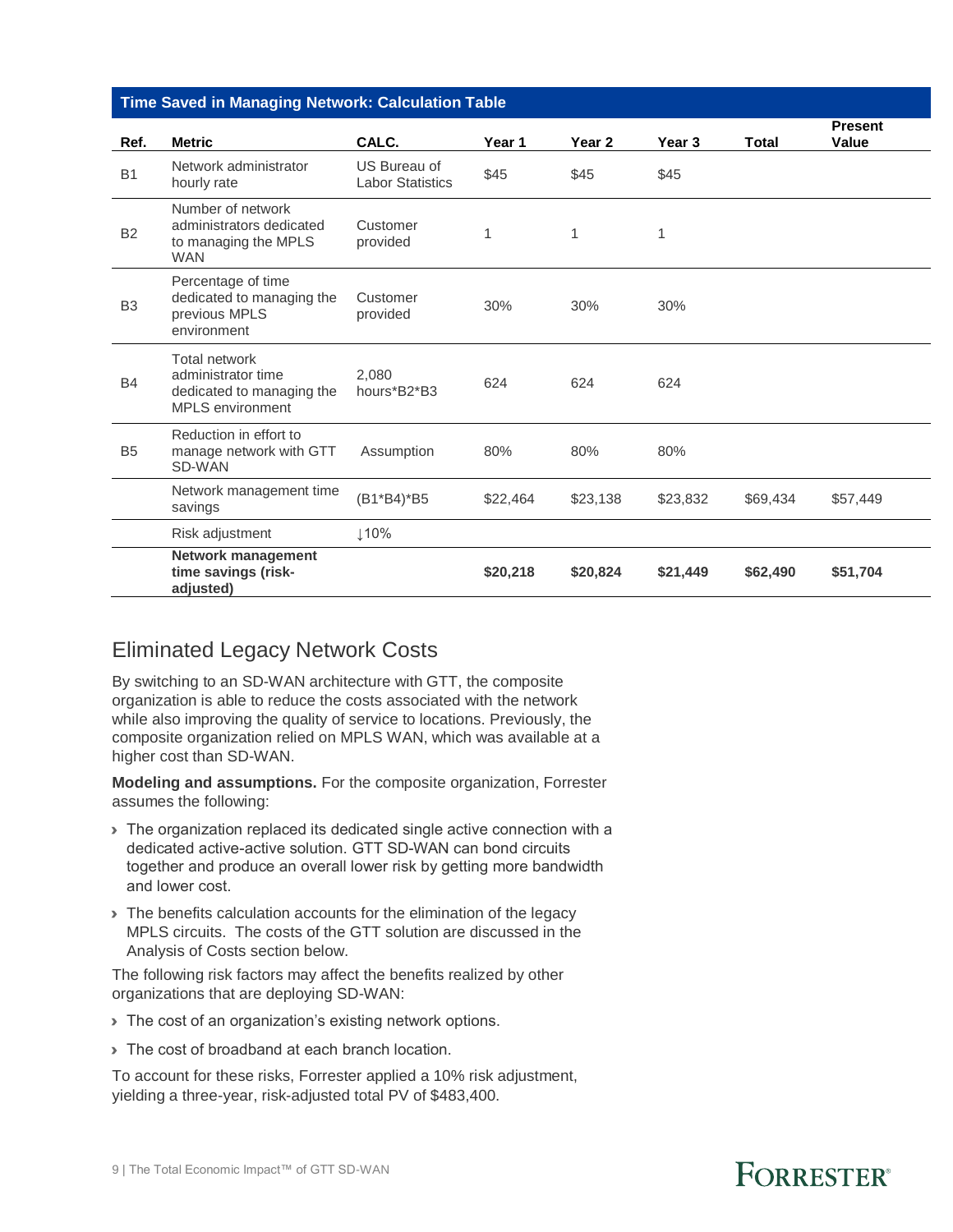| <b>Legacy Network Costs: Calculation Table</b> |                                         |                      |           |           |           |           |                         |  |
|------------------------------------------------|-----------------------------------------|----------------------|-----------|-----------|-----------|-----------|-------------------------|--|
| Ref.                                           | <b>Metric</b>                           | CALC.                | Year 1    | Year 2    | Year 3    | Total     | <b>Present</b><br>Value |  |
| C <sub>1</sub>                                 | <b>Existing MPLS WAN</b>                | Monthly              | \$900     | \$900     | \$900     |           |                         |  |
| C <sub>2</sub>                                 | Number of sites connected<br>to SD-WAN  | Customer<br>provided | 20        | 20        | 20        |           |                         |  |
|                                                | Legacy network costs                    | $C1*C2*12$           | \$216,000 | \$216,000 | \$216,000 | \$648,000 | \$537,160               |  |
|                                                | Risk adjustment                         | $\perp$ 10%          |           |           |           |           |                         |  |
|                                                | Legacy network costs<br>(risk-adjusted) |                      | \$194,400 | \$194,400 | \$194,400 | \$583,200 | \$483,444               |  |

## Operational User Productivity

In the legacy network environment, uploading large files over a slow network wasted and hindered worker productivity. Since using the SD-WAN service from GTT, and due to the two-fold increase that the solution was able to provide to network speed, the composite organization was able to save approximately 25 days.

**Modeling and assumptions.** The composite organization had approximately 1,000 users who send and retrieve on average 5 large files a week, which they classify as being 1GB+ or above in size per file. The firm highlights that they save at minimum 2 minutes per file with the new solution, which translates into 8,667 hours of improvement in productivity in Year 1. The average salary per 1,000 personnel equates to \$70,000 per year, assuming that the worker has 50% productivity (taking into consideration lunch breaks, personal leave, etc.) as well as the following assumptions:

- › Transaction of large (1GB+) files uploaded per week.
- > Time saved per upload (minutes).
- › Average salary of worker.
- › 50% productivity.

The resulting benefits of GTT SD-WAN to the network performance will vary widely based on use case, back-end complexity, and unique technical requirements. To account for these risks, Forrester adjusted this benefit downward by 10%, yielding a three-year risk-adjusted total PV of \$352,000.

Knowledge workers can save 2 minutes per upload of large (1GB+) files.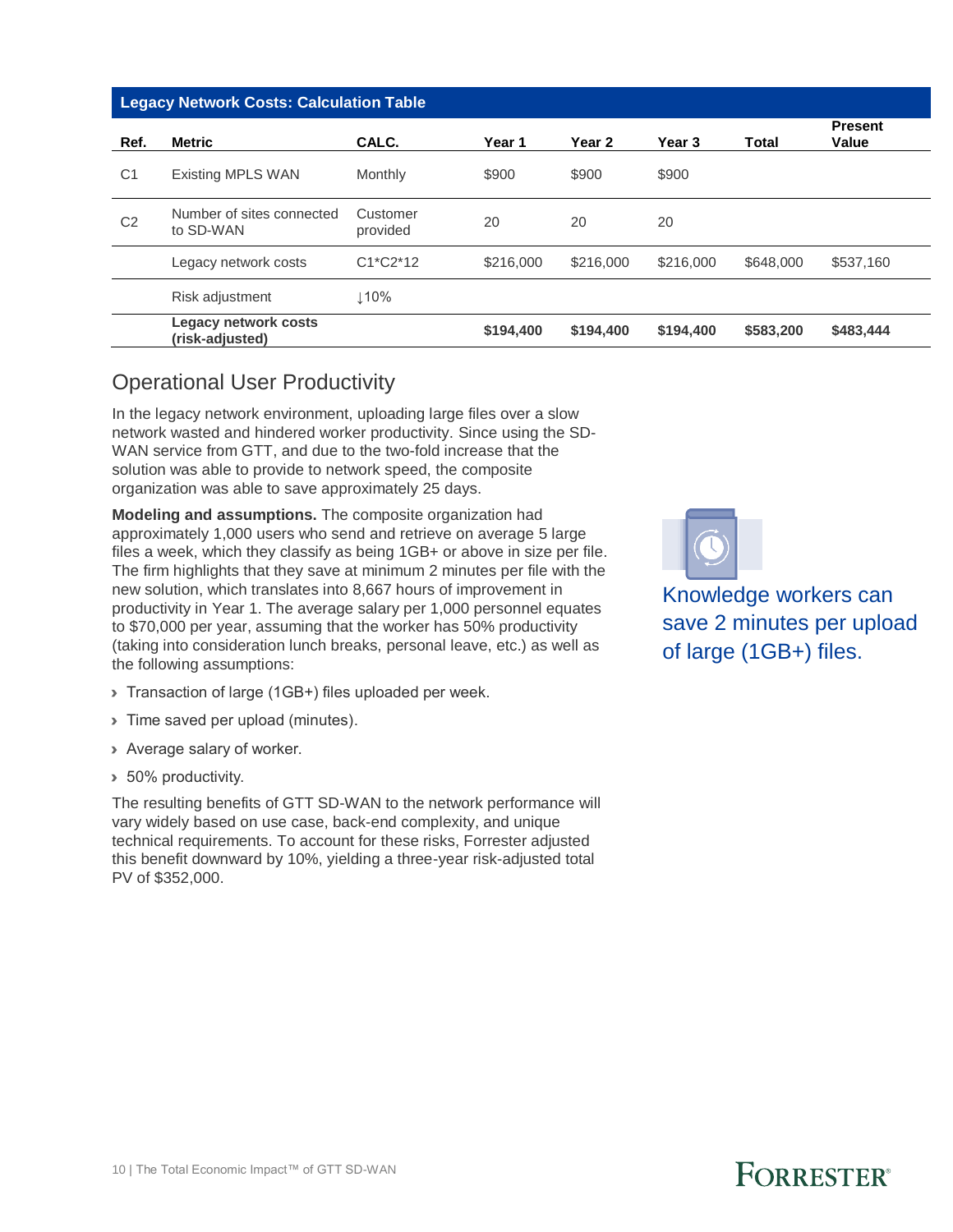|                | <b>Operational User Productivity: Calculation Table</b>     |                      |           |                |                |           |                         |
|----------------|-------------------------------------------------------------|----------------------|-----------|----------------|----------------|-----------|-------------------------|
| Ref.           | <b>Metric</b>                                               | CALC.                | Year 1    | Year 2         | Year 3         | Total     | <b>Present</b><br>Value |
| D <sub>1</sub> | Users requiring large file<br>transfer                      | Customer<br>provided | 1,000     | 1,050          | 1,103          |           |                         |
| D <sub>2</sub> | Large (1GB+) files<br>uploaded per week                     | Assumption           | 5         | 5              | 5              |           |                         |
| D <sub>3</sub> | Time saved per upload<br>(minutes)                          | Assumption           | 2         | $\overline{2}$ | $\overline{2}$ |           |                         |
| D <sub>4</sub> | Total time saved (hours)                                    | D1*D2*D3*52/60       | 8.667     | 9,100          | 9,559          |           |                         |
| D <sub>5</sub> | Average fully loaded<br>salary                              | Assumption           | \$70,000  | \$72,100       | \$74,263       |           |                         |
| D <sub>6</sub> | Productivity conversion                                     | Assumption           | 50%       | 50%            | 50%            |           |                         |
|                | Operational user<br>productivity                            | (D5/2,080)*D4*D<br>6 | \$145,839 | \$157,719      | \$170,644      | \$474,202 | \$391,135               |
|                | Risk adjustment                                             | ↓10%                 |           |                |                |           |                         |
|                | <b>Operational user</b><br>productivity (risk-<br>adjusted) |                      | \$131,255 | \$141,947      | \$153,580      | \$426,782 | \$352,021               |

## Unquantified Benefits

While not quantified, the interviewed organizations expressed and experienced additional benefits that Forrester deems important in the evaluation of GTT SD-WAN.

### **Optimizing Network for Cloud Apps**

- › Forrester's research reinforces what we heard from interviewed organizations: businesses depend on network professionals to deliver highly available and dependable technology services to internal and external customers. The network is the central nervous system of the business — whether it's delivering digital services to customers, facilitating in-store transactions, or supporting back-office operations. As Forrester's research "Adapt Your Network Strategy to Thrive in a Shifting Ecosystem" shows, improving customer satisfaction and revenue require the superior performance and dependability of a network extended to accommodate new demands.
- › The form and function of GTT SD-WAN is in the infrastructure composed of a small universal box (uCPE) which runs its software on generic silicon chips, rather than the proprietary hardware traditionally used for routing. These boxes can be deployed across many sites at low cost and are usually controlled centrally with local customization available. This increases flexibility and allows updates and changes to be made much more quickly.

"As we roll out cloud CRM to each country and location, we need to optimize the user experience and enhance the access to that platform. If we had to do that on an MPLS WAN, it would require design, and we'd have to spend a lot of money on extra services with our provider to prioritize the traffic to the CRM. It would just be a more complex and time-consuming process, whereas using SD-WAN you can do it in just a few clicks."

*Global enterprise architect at an automotive distribution, retail, and services company*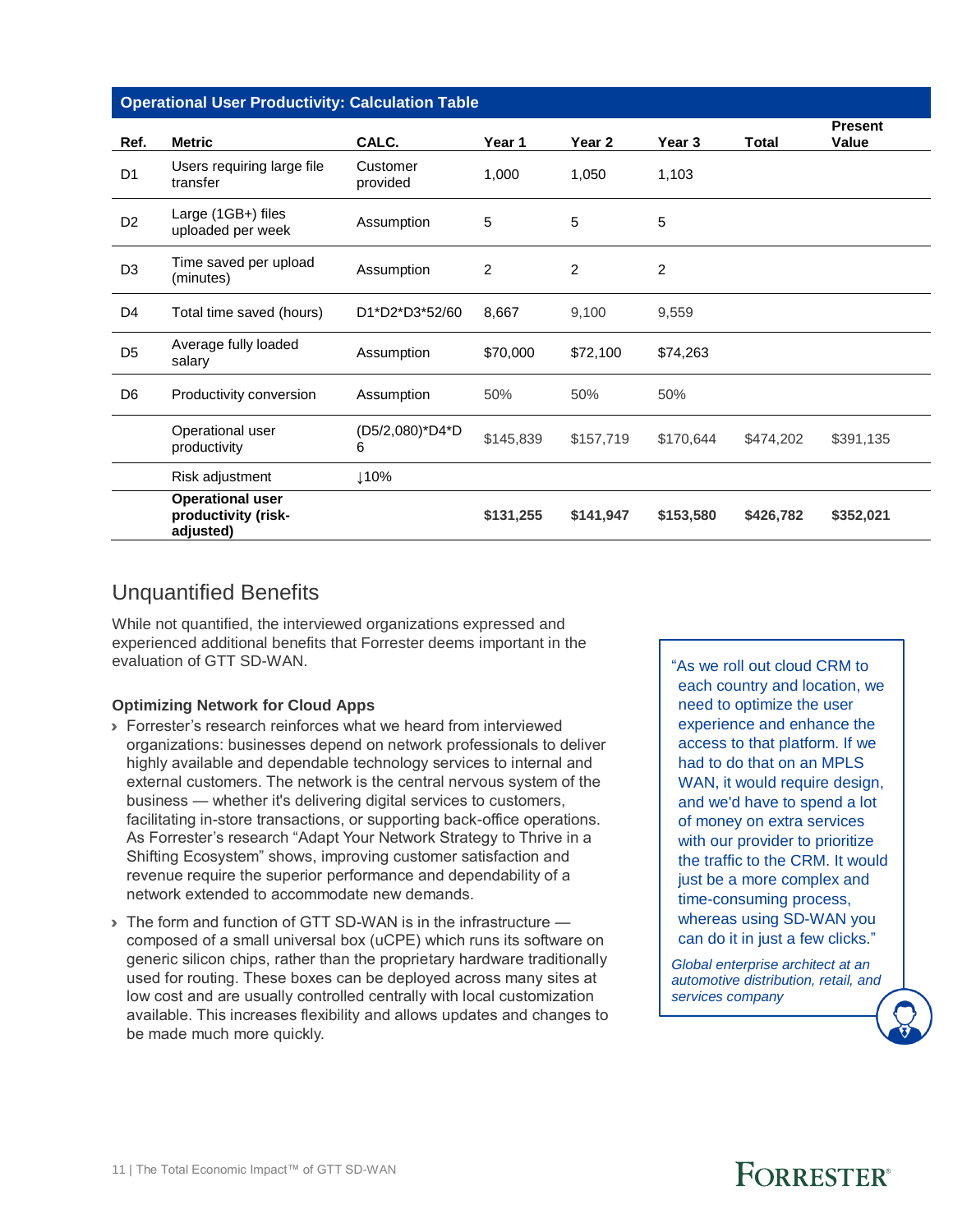#### **Application Performance Efficiency**

- › One of the key benefits for the composite organization is being able to better integrate cloud services with their private network and be able to interoperate with their cloud services more easily. SD-WAN is a sophisticated service, yet what makes the GTT solution unique is the integration with its low latency and software-defined network, which creates a hybrid environment to support on-premises and cloud-based applications.
- › Additionally, applications are intelligently directed over the most cost effective access methods in alignment with SLA requirements. The optimized network platform ensures networking issues and slowdowns in performance rarely happen. The composite organization can support greater bandwidth and have improved performance due to the activeactive setup provided by GTT SD-WAN. Additionally, the enablement of network integration or separation can bridge and connect disparate networks from various providers. In other words, it delivers the benefits of a unified IT architectural environment.

#### **Flexibility**

The value of flexibility is clearly unique to each customer, and the measure of its value varies from organization to organization. A customer might choose to implement GTT SD-WAN and later realize additional uses and business opportunities.

› The typical enterprise has been consolidating a sprawling data center footprint by investing in third-party clouds and creating its own cloud infrastructure. By leveraging GTT SD-WAN, a firm can increase its products and offerings where new technologies (i.e., the internet of things) can be utilized.

Flexibility would also be quantified when evaluated as part of a specific project.

Flexibility, as defined by TEI, represents an investment in additional capacity or capability that could be turned into business benefit for a future additional investment. This provides an organization with the "right" or the ability to engage in future initiatives but not the obligation to do so.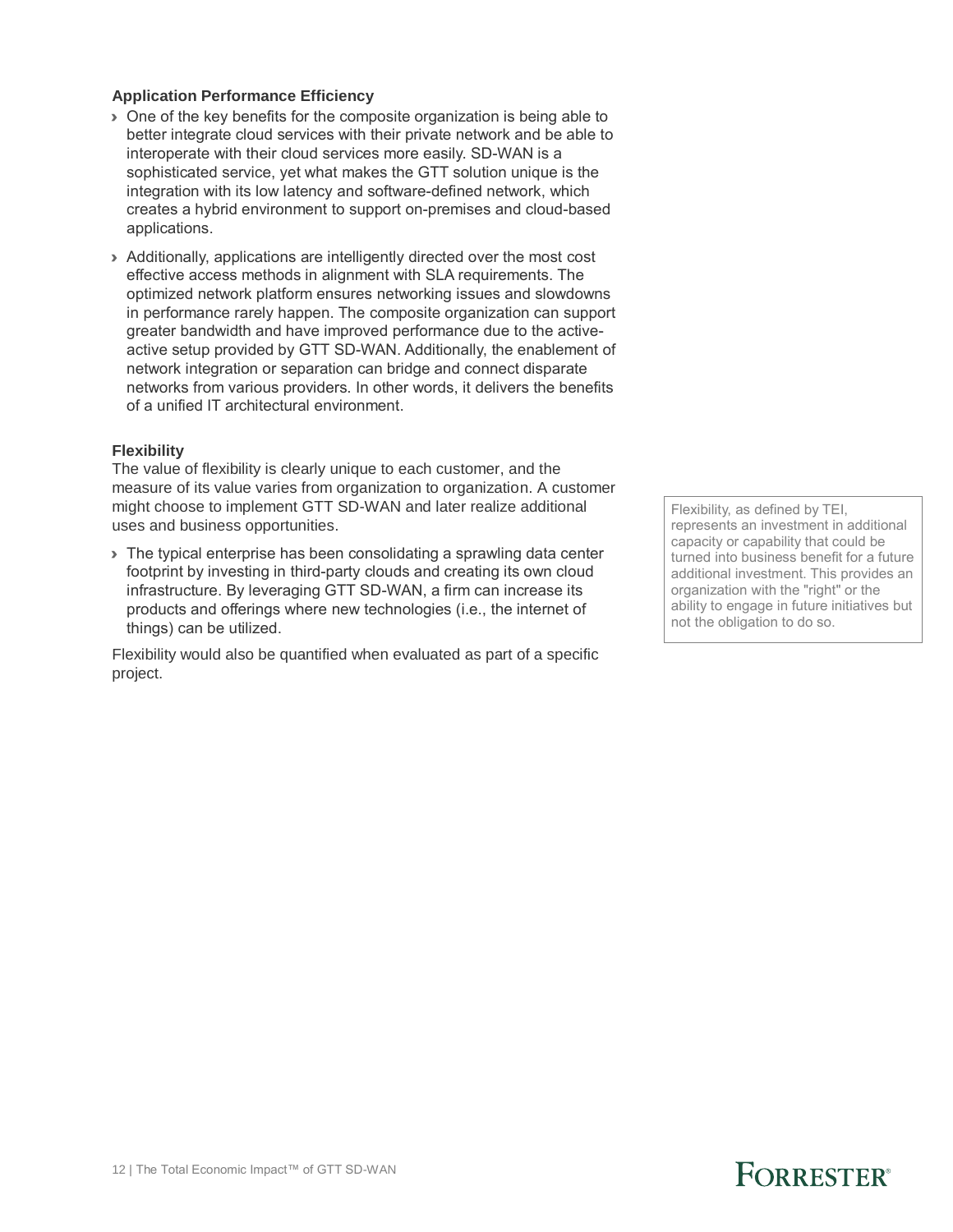## **Analysis of Costs**

### **QUANTIFIED COST DATA**

| <b>Total Cost</b>                     |                |           |           |           |           |                      |
|---------------------------------------|----------------|-----------|-----------|-----------|-----------|----------------------|
| Cost                                  | <b>Initial</b> | Year 1    | Year 2    | Year 3    | Total     | <b>Present Value</b> |
| GTT SD-WAN solution cost              | \$12,285       | \$147.420 | \$147.420 | \$147.420 | \$454,545 | \$378,897            |
| Internal labor and implementation     | \$15,230       | \$7.615   | \$7,843   | \$8,078   | \$38,767  | \$34,705             |
| <b>Total costs</b><br>(risk-adjusted) | \$27,515       | \$155,035 | \$155,263 | \$155,498 | \$493,312 | \$413,602            |

### Total Cost

The composite organization incurred costs related to GTT SD-WAN that included:

- › The solution cost based upon the figures provided by the interviewed organizations, which include the hardware, software and network that is being used as part of the GTT SD-WAN service.
- › Internal resources which were also used to work with GTT for labor and implementation purposes. The interviewed firms said it took approximately three weeks for a deployment across 20 sites, requiring two internal resources to support implementation.

It's important to note that the solution cost for GTT SD-WAN is an estimate and readers are encouraged to get a direct quote from GTT.

Forrester adjusted this cost upward by 10% yielding a three-year riskadjusted total PV of \$413,602.

The table above shows the total of all costs across the areas listed below, as well as present values (PVs) discounted at 10%. Over three years, the composite organization expects risk-adjusted total costs to be a PV of more than \$414,000.

Implementation risk is the risk that a proposed investment may deviate from the original or expected requirements, resulting in higher costs than anticipated. The greater the uncertainty, the wider the potential range of outcomes for cost estimates.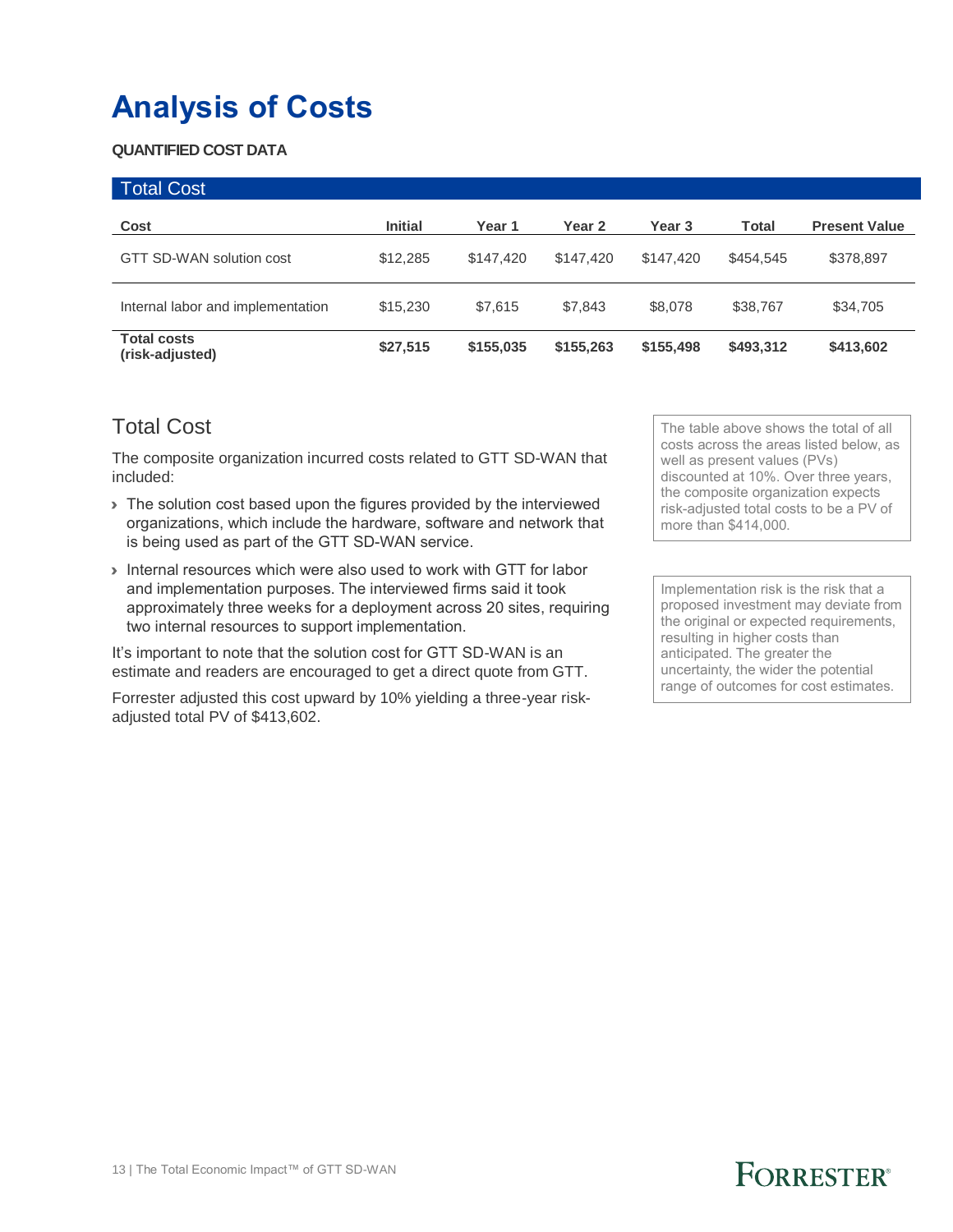## **Financial Summary**

### **CONSOLIDATED THREE-YEAR RISK-ADJUSTED METRICS**



The financial results calculated in the Benefits and Costs sections can be used to determine the ROI, NPV, and payback period for the composite organization's investment. Forrester assumes a yearly discount rate of 10% for this analysis.

These risk-adjusted ROI, NPV, and payback period values are determined by applying risk-adjustment factors to the unadjusted results in each Benefit and Cost section.

| <b>Cash Flow Table (Risk-Adjusted)</b> |                |                   |             |                   |              |                                |  |
|----------------------------------------|----------------|-------------------|-------------|-------------------|--------------|--------------------------------|--|
|                                        | <b>INITIAL</b> | YEAR <sub>1</sub> | YEAR 2      | YEAR <sub>3</sub> | <b>TOTAL</b> | <b>PRESENT</b><br><b>VALUE</b> |  |
| <b>Total costs</b>                     | (\$27,515)     | (\$155,035)       | (\$155,263) | (\$155,498)       | (\$493,312)  | (\$413,602)                    |  |
| <b>Total benefits</b>                  | \$0            | \$497.185         | \$520,463   | \$547,034         | \$1,564,682  | \$1,293,115                    |  |
| Net benefits                           | (\$27,515)     | \$342,150         | \$365,199   | \$391,536         | \$1,071,370  | \$879,513                      |  |
| <b>ROI</b>                             |                |                   |             |                   |              | 213%                           |  |
| Payback period                         |                |                   |             |                   |              | < 6                            |  |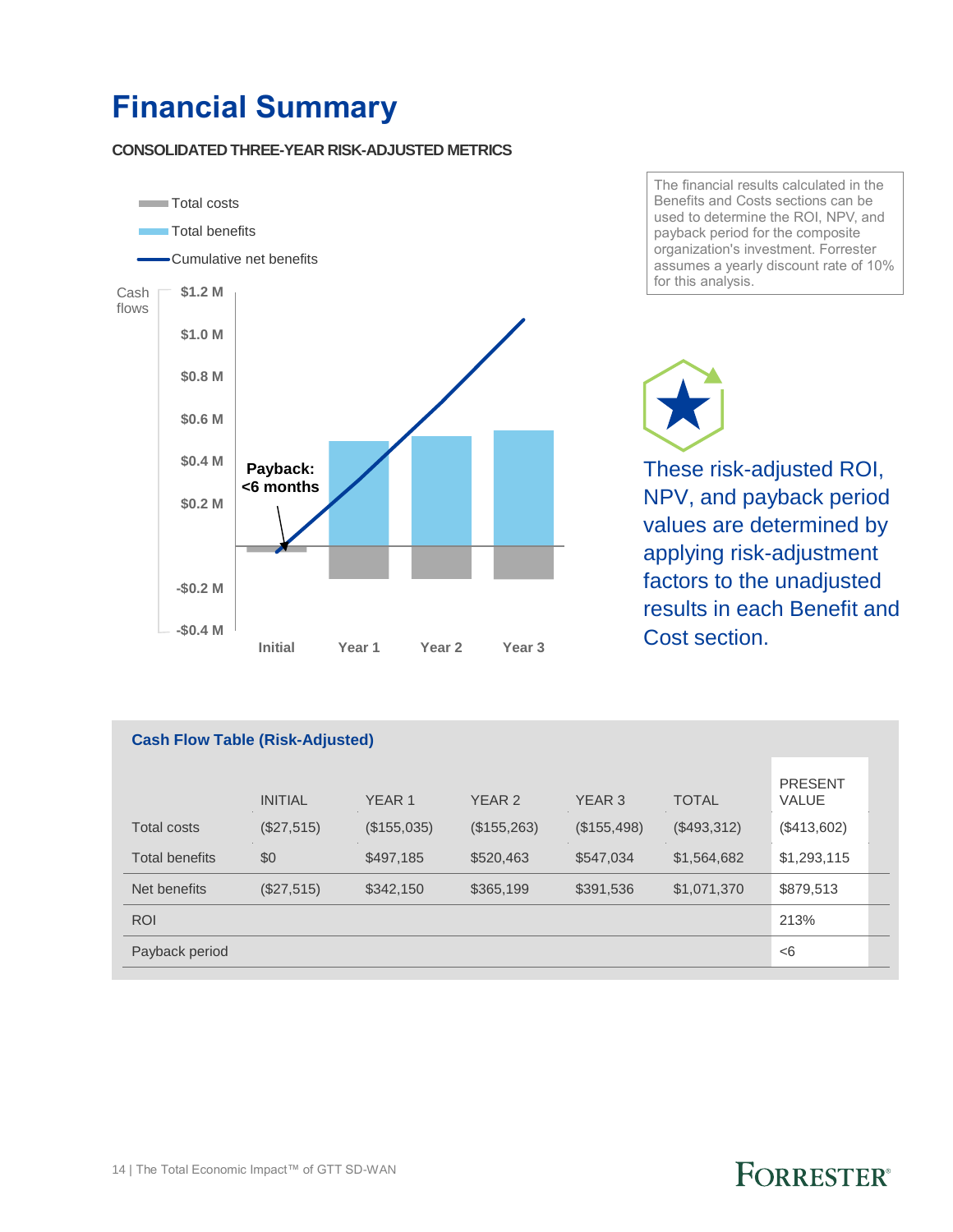## **GTT SD-WAN: Overview**

The following information is provided by GTT. Forrester has not validated any claims and does not endorse GTT or its offerings.

#### **GTT SD-WAN**

### **Network Smarter**

SD-WAN gives you more control, more visibility, and affordable broadband access options. By working with GTT, you also get our expansive global reach, expert service, and a commitment to simplicity.

#### **Broadest Range of Access Options**

GTT offers the widest range of access options, making it simple and cost-effective to integrate new locations and add network bandwidth as needed. GTT SD-WAN includes EoC or DSL, cable, network-based firewall and a managed SD-WAN device for a single monthly price. We also offer 3G/4G wireless connectivity and ethernet over fiber for higher-speed requirements.

#### **Everywhere You Work: Seamless Global Coverage**

GTT SD-WAN leverages our global, Tier 1 IP backbone, which transports client traffic between locations, to any destination on the internet or to any of our securely interconnected public cloud service providers around the world. Our SD-WAN offering is available worldwide, with a range of access options per country.

#### **Proactive Approach Optimal Performance: Improved Network Performance and Visibility**

SD-WAN continuously optimizes your network, in real time, by routing traffic over the best available WAN circuit. This capability enables you to prioritize mission-critical and latency-sensitive applications, such as voice and video, delivering optimal performance. We provide full visibility into performance and bandwidth usage by application, location, and user through the GTT portal.

#### **Maximum Data Security: Enhanced Data Security**

GTT SD-WAN includes end-to-end encryption for secure data transmission across our network and the public internet. Protect your internet-bound traffic with our integrated, network-based firewall solution. Advanced firewall features are also available for additional internet security, including protection against external threats like DDoS.

#### **End-to-End Management: A Single, Managed WAN**

Take advantage of the benefits of SD-WAN without the risks of unpredictable costs and operational complexity. Our dedicated technical experts will design, implement, install and optimize your SD-WAN service from end to end, leveraging our experience as an established managed services provider.

### **GTT can help you transition to SD-WAN at your own pace, starting with a service trial. For more information on SD-WAN, including our 60-day satisfaction guarantee, contact us today.**

#### **Contact Us**

For more information, visit gtt.net or call: Americas: [+1 512 592 4858,](tel:+15125924858) EMEA: [+44 20 7489 7200,](tel:+442074897200) AP: [+852 8107 1088.](tel:+85281071088)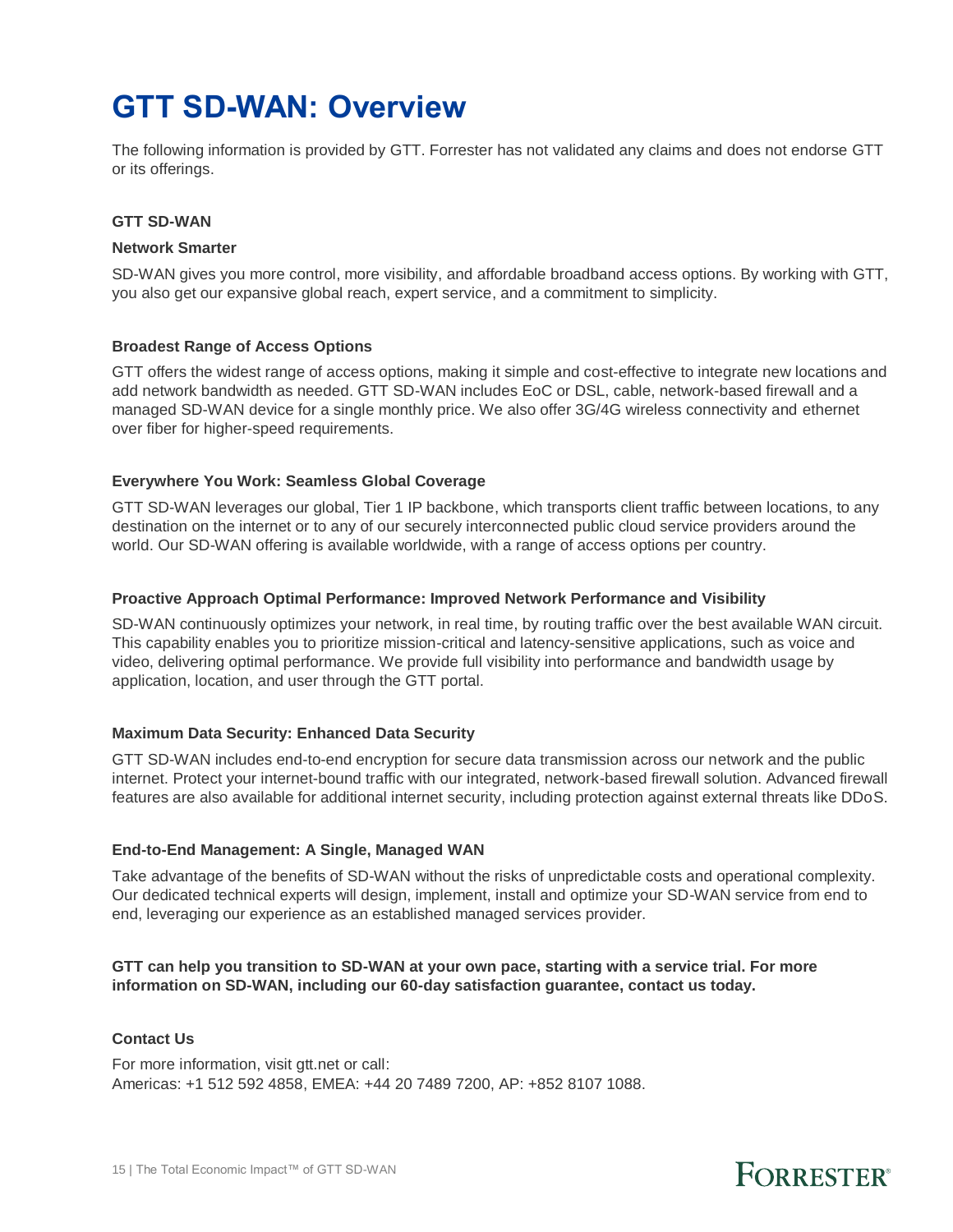## **Appendix A: Total Economic Impact**

Total Economic Impact is a methodology developed by Forrester Research that enhances a company's technology decision-making processes and assists vendors in communicating the value proposition of their products and services to clients. The TEI methodology helps companies demonstrate, justify, and realize the tangible value of IT initiatives to both senior management and other key business stakeholders.

### Total Economic Impact Approach



**Benefits** represent the value delivered to the business by the product. The TEI methodology places equal weight on the measure of benefits and the measure of costs, allowing for a full examination of the effect of the technology on the entire organization.



**Costs** consider all expenses necessary to deliver the proposed value, or benefits, of the product. The cost category within TEI captures incremental costs over the existing environment for ongoing costs associated with the solution.

**Flexibility** represents the strategic value that can be obtained for some future additional investment building on top of the initial investment already made. Having the ability to capture that benefit has a PV that can be estimated.



**Risks** measure the uncertainty of benefit and cost estimates given: 1) the likelihood that estimates will meet original projections and 2) the likelihood that estimates will be tracked over time. TEI risk factors are based on "triangular distribution."

The initial investment column contains costs incurred at "time 0" or at the beginning of Year 1 that are not discounted. All other cash flows are discounted using the discount rate at the end of the year. PV calculations are calculated for each total cost and benefit estimate. NPV calculations in the summary tables are the sum of the initial investment and the discounted cash flows in each year. Sums and present value calculations of the Total Benefits, Total Costs, and Cash Flow tables may not exactly add up, as some rounding may occur.



The present or current value of (discounted) cost and benefit estimates given at an interest rate (the discount rate). The PV of costs and benefits feed into the total NPV of cash flows.



**Net present value (NPV)**

The present or current value of (discounted) future net cash flows given an interest rate (the discount rate). A positive project NPV normally indicates that the investment should be made, unless other projects have higher NPVs.



**Return on investment (ROI)**

A project's expected return in percentage terms. ROI is calculated by dividing net benefits (benefits less costs) by costs.



The interest rate used in cash flow analysis to take into account the time value of money. Organizations typically use discount rates between 8% and 16%.



The breakeven point for an investment. This is the point in time at which net benefits (benefits minus costs) equal initial investment or cost.